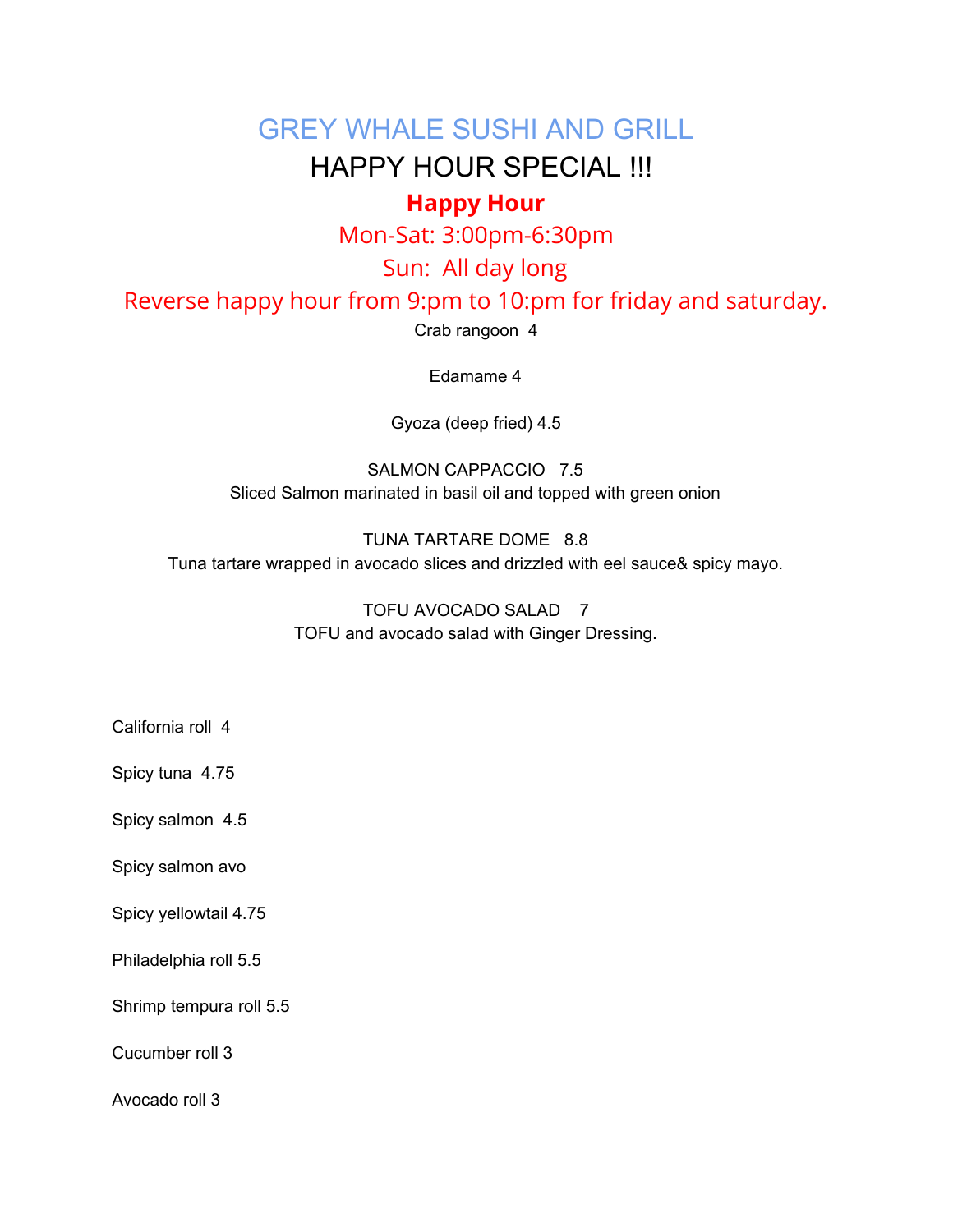Mango avocado roll 3.75

Honey peanut avocado roll 3.75

Oshinko roll 3

Kani maki roll 3.5

Sweet potato roll 4 Tempura sweet potato and eel sauce.

Tuna 4.75

Salmon 4.5

Cucumber avocado 3.5

Hamachi jalapeno roll 4.95

TNT roll 8 Tempura-style spicy crab mix ,crunch ,eel sauce ,spicy mayo and wasabi mayo

California eel roll 7.5 Eel and avocado wrapped around california roll.

Corn Huskers roll 6.95 Tempura-style eel,asparagus and salmon ,with eel sauce ,spicy mayo and sriracha.

Brooklyn roll 6.5 Crab ,cucumber and avocado topped with shrimp and avocado.

Hotel california roll (deep fried ). 5.5 Crab ,cream cheese, avocado and eel sauce.

Crunchy california roll (deep fried ) 5 Tempura-style california and eel sauce.

Little tokyo roll (deep fried ) 7.5 Crab mix ,asparagus,seared white fish , avocado ,masago ,eel sauce and snow white sauce.

Hot mango roll (deep fried ). 6.5 Spicy tuna ,mango ,avocado ,eel sauce and mango sauce.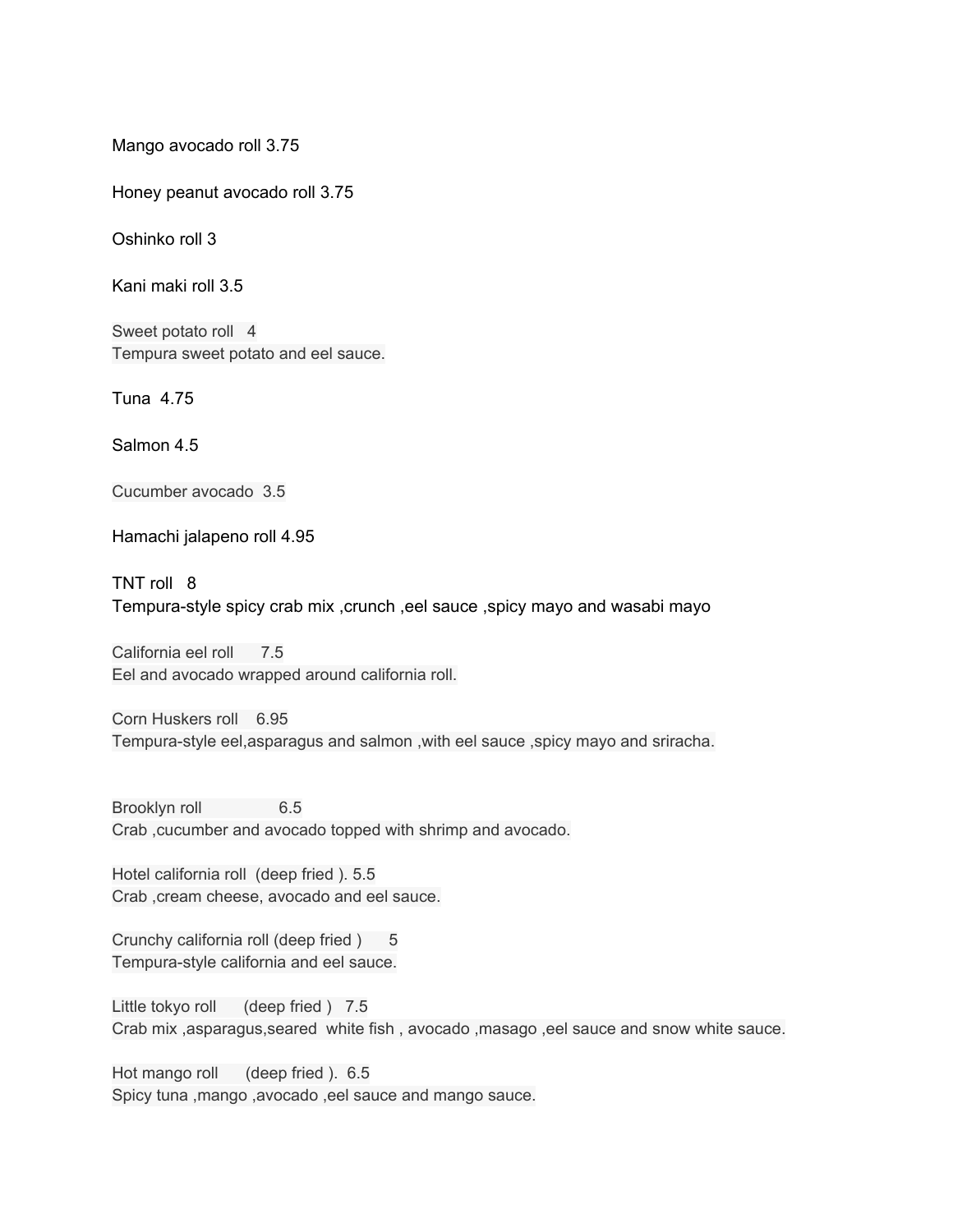Rainbow roll 6.6 Crab ,cucumber and avocado topped with tuna ,salmon,white fish and shrimp.

Spicy california roll 4

Crunch roll 4 Crab,asparagus ,avocado and crunch ,

Spider roll 6.5 Crab mix ,soft shell crab ,cucumber,lettuce,avocado and eel sauce.

Perfect Fantasy 8.8 Rolled with crunchy spicy tuna and asparagus ,topped with salmon ,avocado and salmon caviar.

Kiss of fire . 8.8 Salmon, albacore tuna, jalapeño and wasabi tobiko, wrapped around crunchy spicy tuna and jalapeño

Spicy Girl 6.5 Crunchy spicy salmon,topped with spicy tuna and red tobiko.

Sunny Sunday 8.8 Tuna ,white tuna and avocado, tempura flakes, topped with mango and wasabi tobiko .

Caterpillar Roll 8.8 Eel and cucumber ,topped with avocado and eel sauce.

Out of control roll 8.8 Crunchy Spicy yellowtail and jalapeno ,topped with tuna ,salmon and black tobiko.

Snow white roll 9.8 Shrimp tempura ,cream cheese ,avocado ,topped with spicy crab mix.

'JUST SAY YES ' roll 9.8 Roll with spicy salmon,mango,and crunch,topped with seared salmon ,potato crunch.]

Mango tango 9.8 Shrimp tempura ,cream cheese avocado,topped with spicy salmon and mango.

## Pink Flamingo 9.8

Tempura style eel,cucumber,spicy salmon,mango and avocado.wrapped with soybean paper.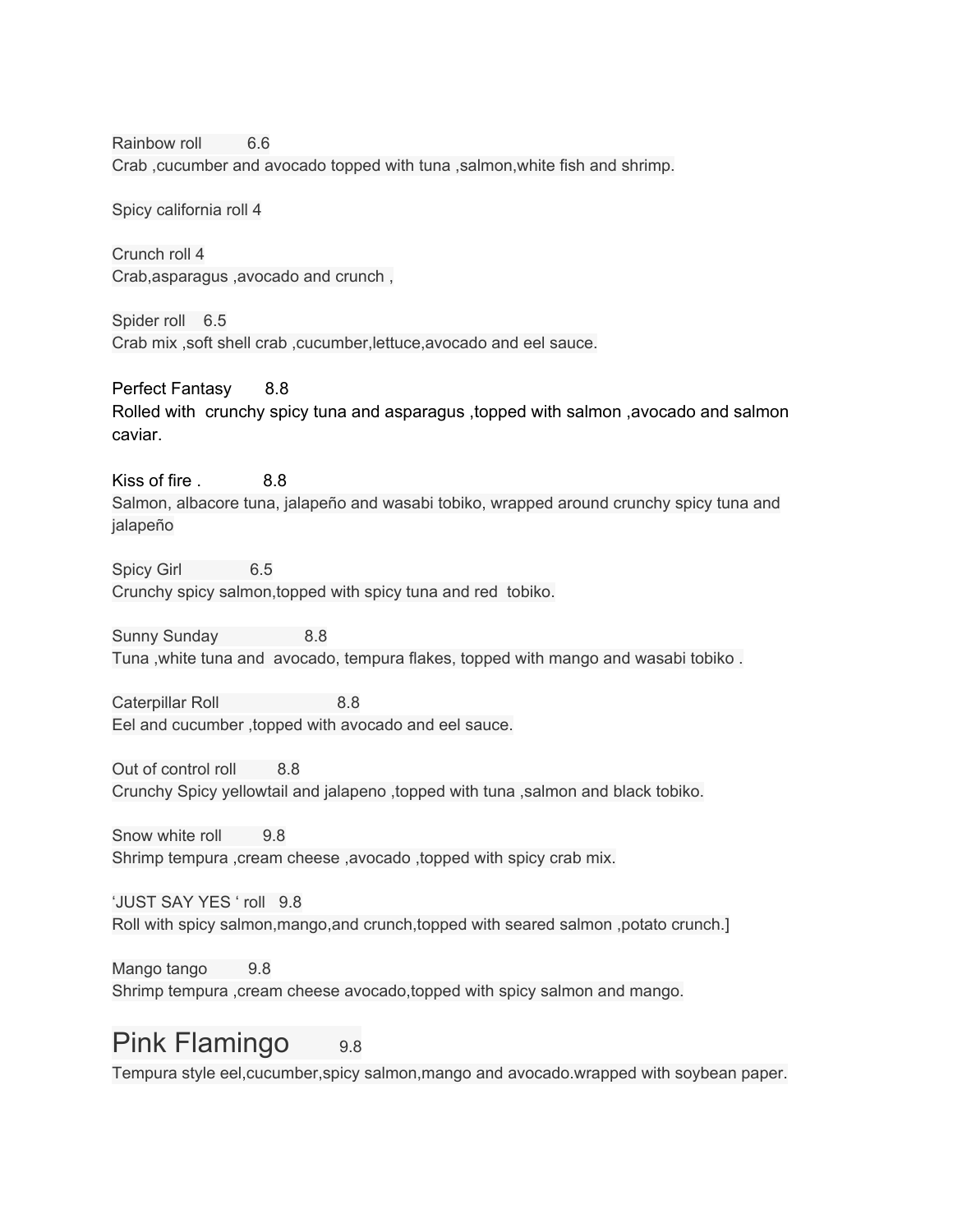SCALLOP TEMPURA ROLL 10.95

Rolled with spicy scallop tempura & crab topped with salmon,yellowtail,tuna spicy mayo & tobiko

AUTUMN ROLL 9.8 INSIDE: yellowtail,avocado TOP: salmon, tuna,mayo & eel sauce

#### **SUMO 12.95**

Spicy Tuna Roll, Eel Cucumber Roll, Salmon Avocado Roll

#### **KABUKI 12.95**

Yellowtail Scallion Roll, Tuna Roll, California Roll

**SAMURAI 12.95**

Spicy Tuna Roll, Yellowtail Jalapeño Roll, Crunchy Spicy Salmon Roll

SAKURA 14.95

2 tuna, 2 salmon, 2 yellowtail sushi, California Roll or Tuna Roll

Consuming raw or undercooked meats, poultry, seafood, shellfish or eggs may increase your risk of foodborne illness, especially if you have allergies. Some dishes may contain nuts, sesame, shellfish, soy, wheat, garlic, onions, ginger, etc. Please inform your server if you have any food allergies.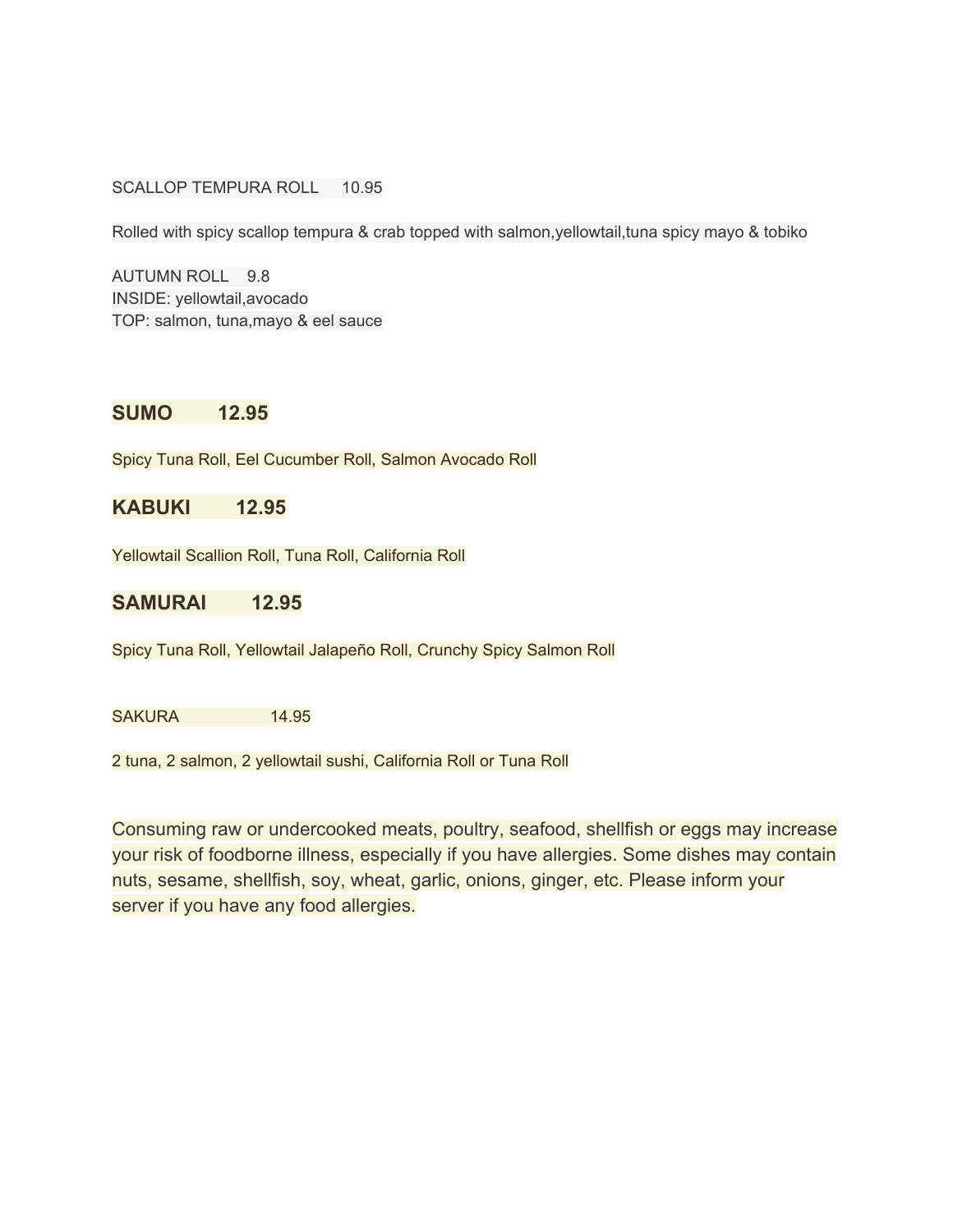# **Happy Hours drink**

**Canyon Road Glass\$ 3.75 Bottle \$15**

# **Domestics \$2.50**

Bud light Coors Light Miller light Sam Adam Boston Lager

# **Imports \$3**

Asahi Sapporo(12 oz) Sapporo[20oz Tumblers] \$5.5 Kirin Ichiban

Lucky Buddha Tsingtao Heineken Guinness corona

Craft beer \$3

Deschutes Pacific Wonderland

Sierra Nevada Pale Ale

Zipline copper Alt